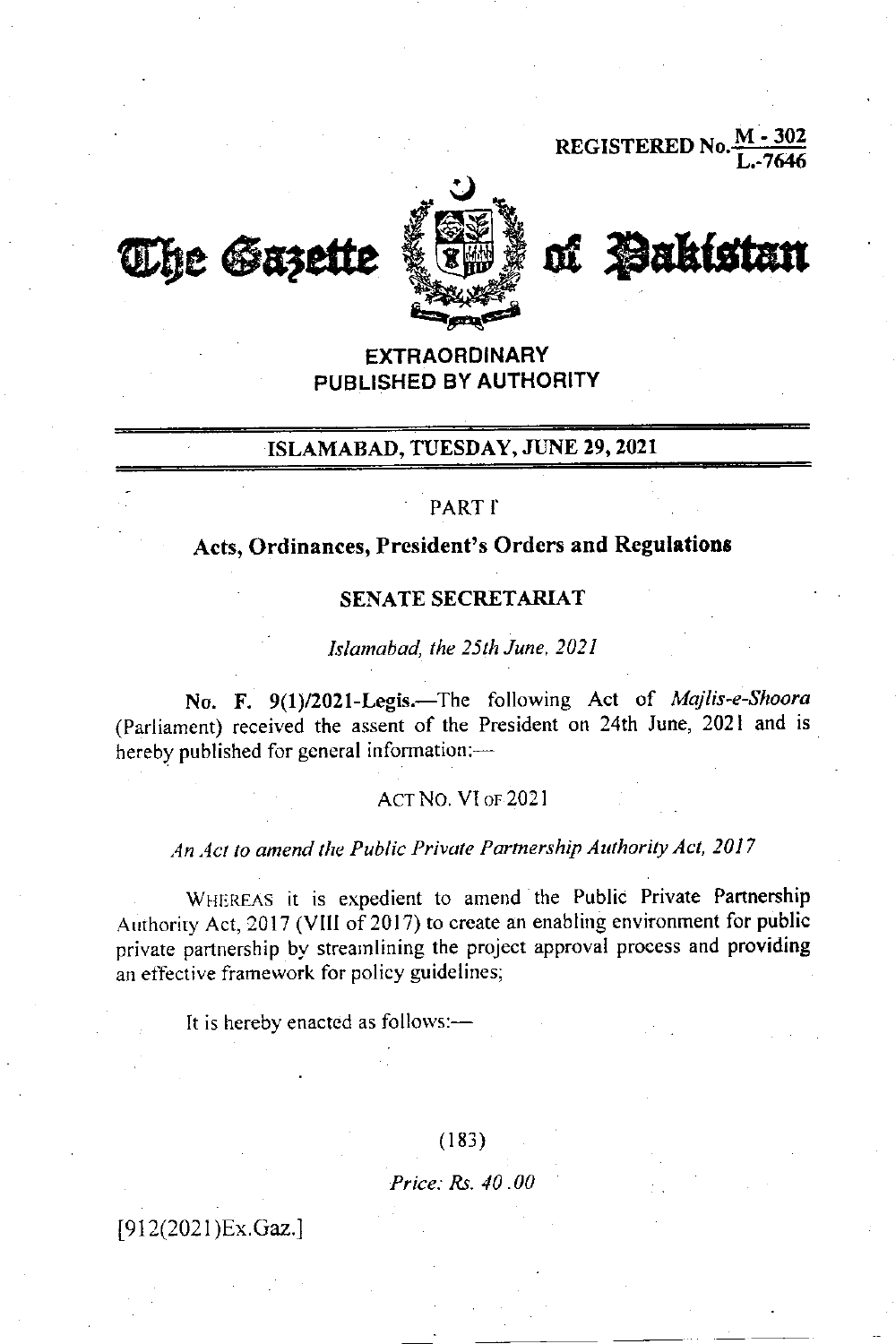1. Short title and commencement.--(1) This Act shall be called the Public Private Partnership Authority (Amendment) Act. 2021.

(2) It shall come into forcc at once.

2. Amendment of preamble, Act VIII of 2017.-- In the Public Private Partnership Authority Act,2017 (VIII of 2017), hereinafter called as the said Act, the following shall be substituted, namely: $-$ 

"An Act to create an enabling environment for private sector participation in development projects and in the provision of public infrastructure and related services in Pakistan through public private partnership projects.

WHEREAS it is expedient to establish a regulatory framework to execute public private partnerships in Pakistan so as to promote domestic and foreign private investment in development projects to increase the availability of public infrastructure and service delivery and improve their reliability and quality for accelerating economic growth and achieving the social objectives of the government, to mobilize private sector resources for financing, construction, operations and maintenance of development projects, to improve efficiency of management, operation and maintenance of development projects in the public sector by introduction of modern technologies and management techniques, to reduce transaction costs, ensure appropriate regulatory controls and promote transparency and accountability in carrying out development projects."

3. Amendment of section 2, Act VIII of 2017.—In the said act, for section 2, the following shall be substituted, namely: $-$ 

"2. Definitions.—In this Act, unless there is anything repugnant in the subject or context,— $-$ 

- (a) "Authority" or "P3A" means the public Private Partnership Authority establishcd under section 3;
- (b) "Board" means the Board constituted in accordance with section 6:
- (c) "CDWP" means the central development working party.
- (d) "company" or "IPDF" means Infrastructure Project Development Facility a corporate entity registered and operating under the provisions of the Companies Act, 2017 (XIX of 2017):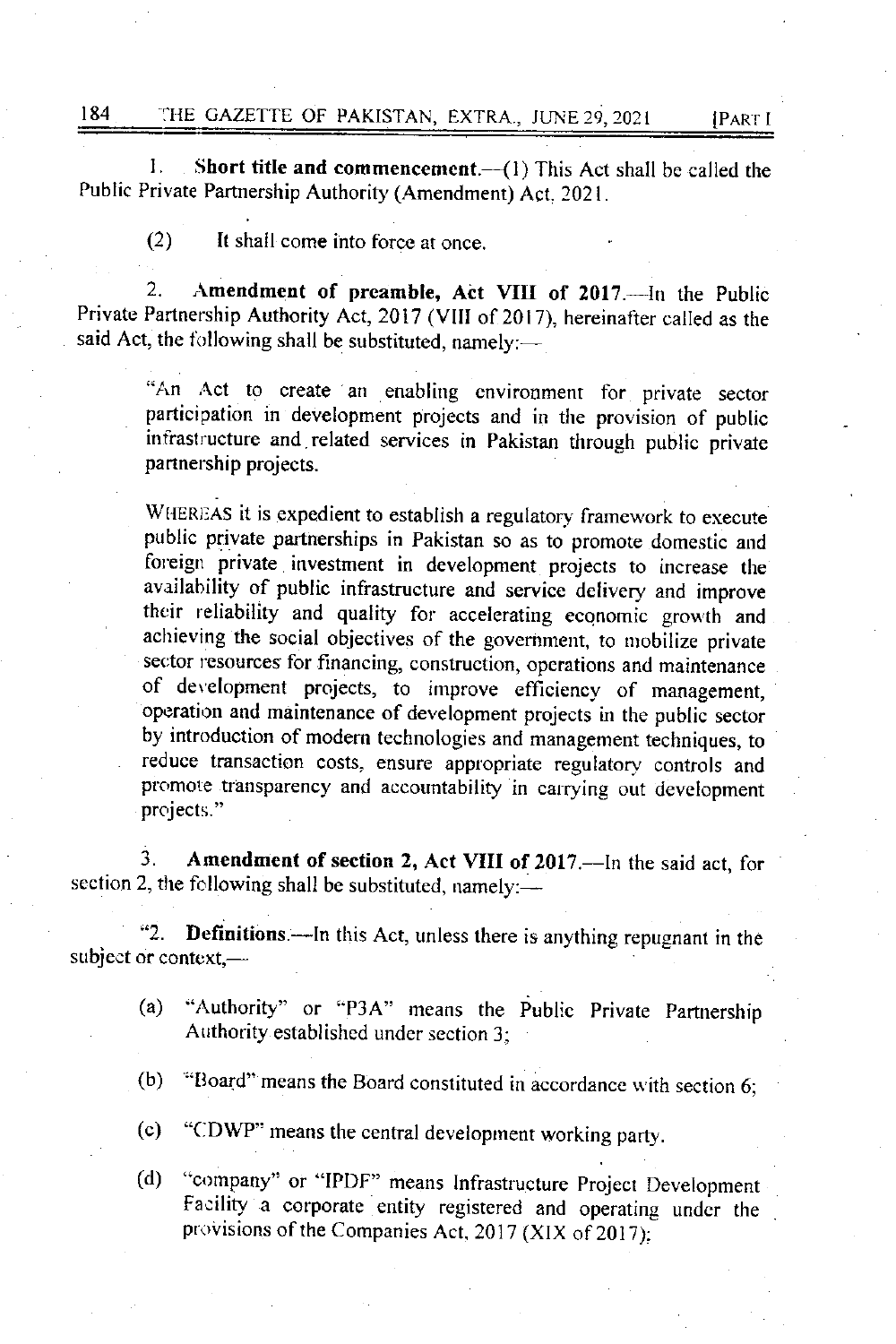- (e) "dispute" means any monetary claim or contractual dispute between a private pary and an implementing agency under a public private partnership agreement;
- (f) "ECNEC" means the executive committee of the National Economic Council;
- (g) "implementing agency" means any of the line ministries, attached departments, body corporate, autonomous body of the Fcderal Government or any organization or corporation owned or controlled by the Federal Government;
- (h) "lender" means a financial institution that provides loan to a private party for implementation of a project;
- (i) "P3A fund" means the fund established under section  $10$ ;
- () "P3WP" means the public private partnership working parry established under scction I3A:
- (k) "person" includes an individual, a company, a statutory body corporate, an association of persons whether incorporated or not, <sup>a</sup> trust and a partnership;
- (l) "prescribed" means prescribed by rules or regulations made under this Act:
- (m) "private party" means a person who is eligible to bid for a project with an implementing agency in accordance with the rules and regulations prescribed under this Act;
- (n) "project" means a development project, provision of related services or both, under a public private partnership arrangement;
- (o) "project qualification proposer", in each case, in the form and in the manner and meeting such requirements as are prescribed from time to time, means -
	- (i) a proposal received by the Authority from an implementing agency for a qualified project;
	- (ii) a proposal received by the Authority from an implementing . agency for a qualified project that is prepared and submitted on the basis of a proposal from a private party for a project on an unsolicited basis; or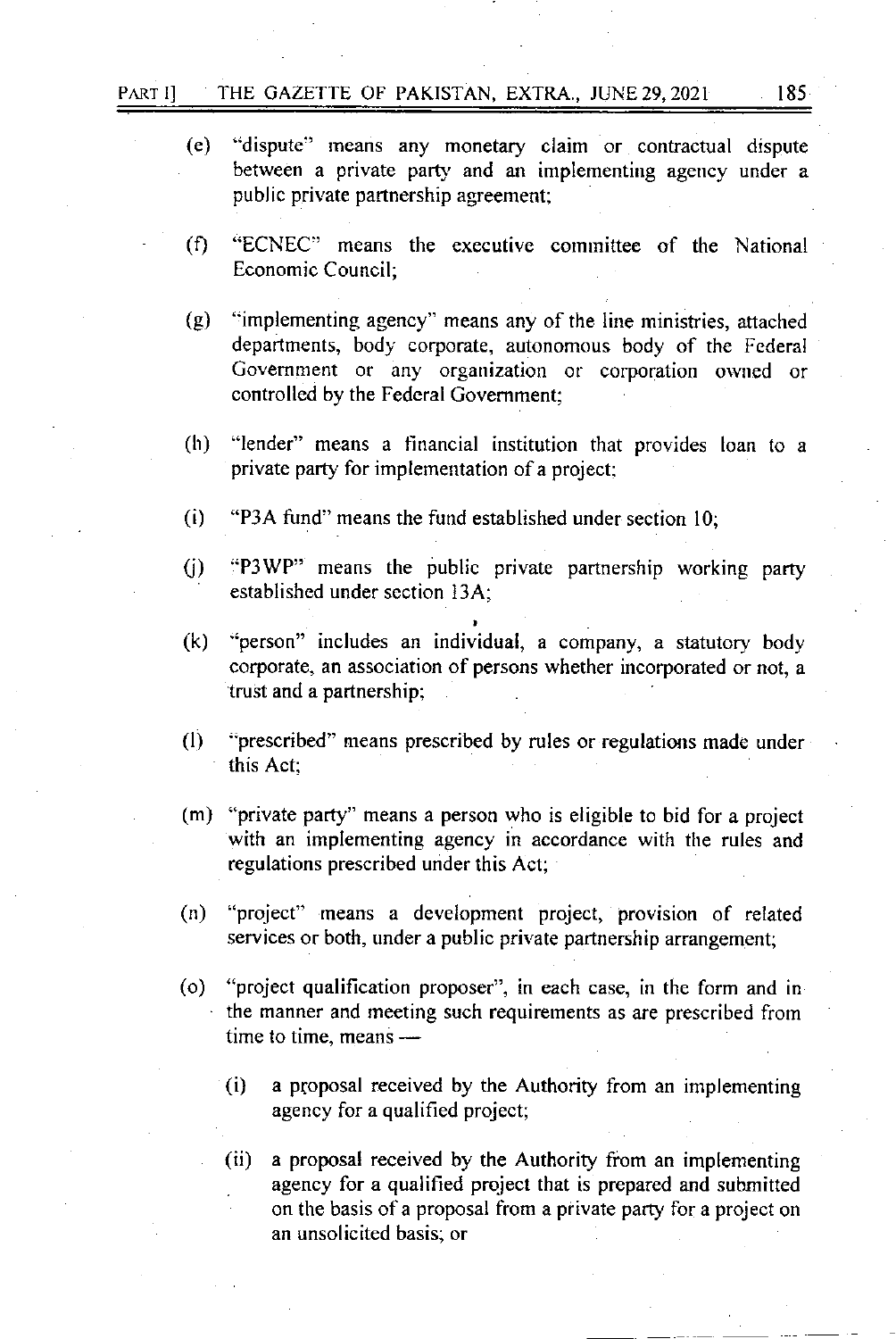# 186 THE GAZETTE OF PAKISTAN, EXTRA., JUNE 29, 2021 [PART I

- (iii) a proposal forwarded to the Authority from CDWP for <sup>a</sup> qualified project;
- (p) "project concept proposal". in each case, in the fonn.and in the manner and meeting such requirements as are prescribed from time to time, means a conceptual proposal-
	- (i) received by the Authority from an implementing agency for a qualified project;
	- (ii) received by the Authority from a private party for a qualified project on an unsolicited basis; or
	- (iii) forwarded to the Authority from CDWP for a qualified project;
- (q) "project development facility" means the facility established under section 12;
- (r) "project proposal" shall mean the detailed proposal submitted by the implementing agency to the Authority after it has received approval of the project qualification proposal prepared in respect of a qualified project, to be submitted in the form and in the manner and meeting such requirements as are prescribed from time to time;
- (s) "project support" means the financial or non-financial support for the project that may include the following, namely:-
	- (i) administrative support to the private party consistent with the private party's responsibilities under the public private partnership agreement and applicable laws for obtaining licenses and clearances from the government, a public sector organization or an implementing agency, for the purposes of the project on such terms and conditions as may be prescribed; provision of utility connections for power, gas and water at the project site, acquisition of land or rights of and water at the project site, acquisition of land or rights of way necessary for the project and rehabilitation and resettlement of displaced persons directly required to execute the project, environmental impact assessment, safeguards and approvals and any other local permitting and approvals;
	- (ii) asset-based support such as leasing, licensing or grant of right to mortgage and use land / or infrastructure facilities owned by the govemment or on implementing agency to the private party;
	- (iii) financial assistanee through the viability gap fund;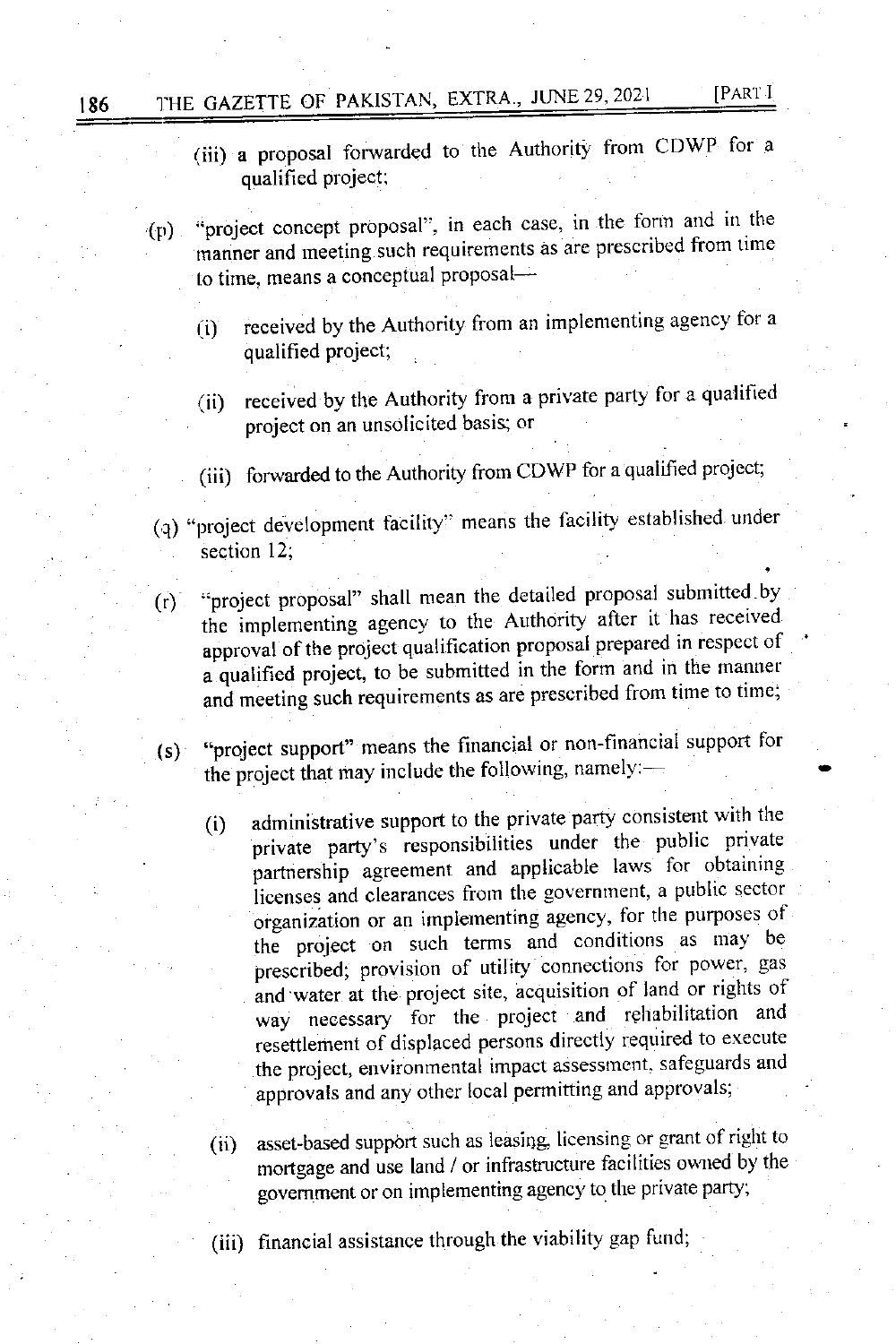- (iv) sovereign guarantees for political or other risks; and
- (v) any other support prescribed in respect of a qualified project:

Provided that any funding or financial support provided through the project development facility shall not form part of project support;

- (t) "public private partnership" means a commercial transaction between an implementing agency and a private party in terms of which the private party- $-$ 
	- (i) performs part of an implementing agency's functions on behalf of it;
	- (ii) assumes the responsible use of public property for a project;
	- (iii). assumes substantial financial, technical and operational risks  $\frac{1}{2}$  in connection with performance of certain functions of the<br>innlementing agency or the responsible use of public implementing agency or the responsible use of public property; or
	- (iv) receives a benefit for performing.the implementing agency's functions or from utilizing the public property, either by way ,  $of-$ 
		- (a) consideration to be paid by the implementing agency from its budget or revenue; or
		- (b) charges or fees to be collected by the private party from users or customers of a seryice provided to them: or
		- (c) a combination of such consideration and such charges or . fees
	- "public private partnership agreement" means a written agreement public private partifership agreement means a matter of the<br>between an implementing agency and a private party for<br>implementation of a project and any other agreement subsidiary or implementation of a project and any other agreement subsidiary or  $(u)$ incidental to it;
	- $(v)$ "qualified project" means a project undertaken^on public private partnership basis that meets any of the following criteria,  $namely:$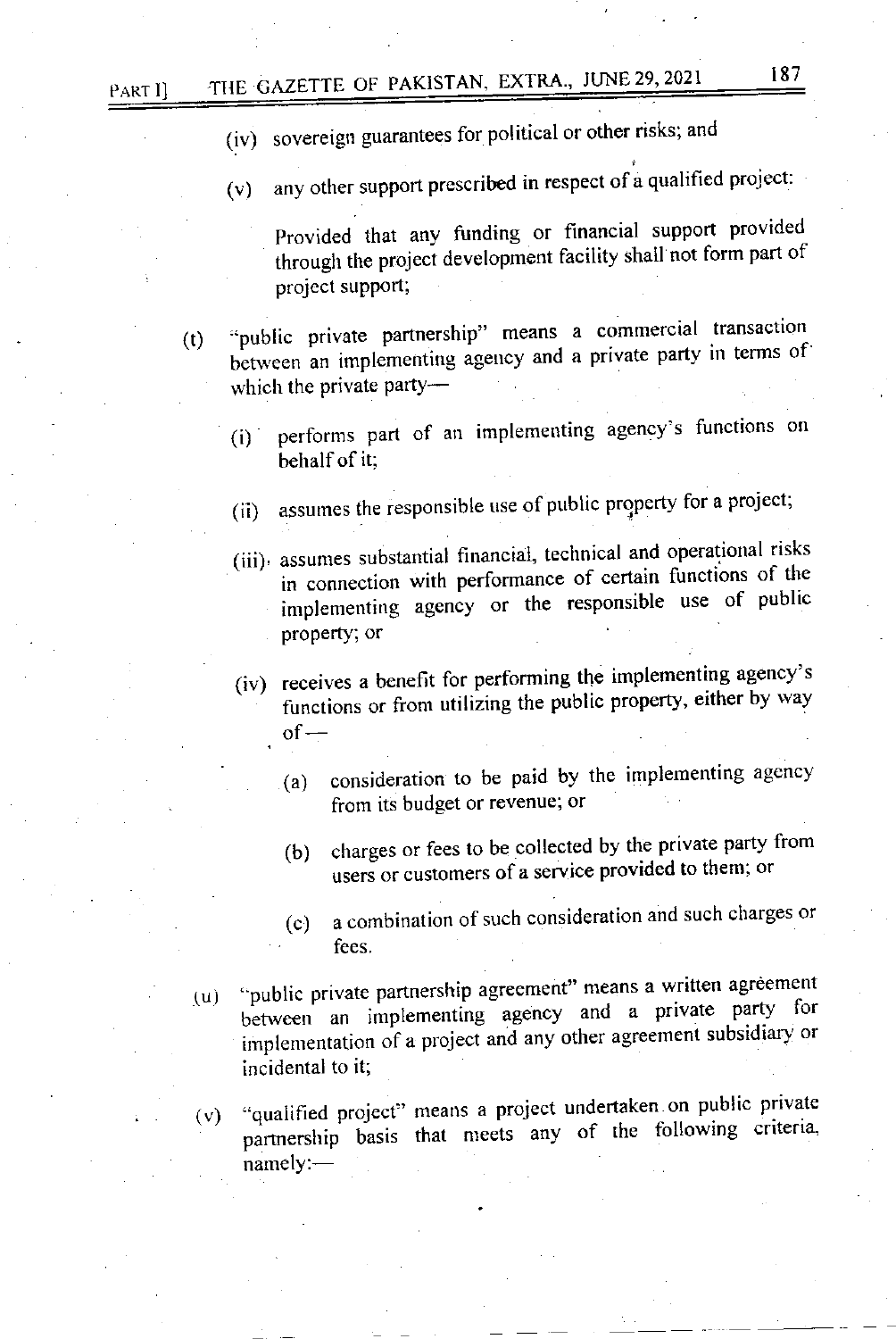- (i) support is required for the project in the form of funding from any facility established by the government for the purpose. including the viability gap fund;
- (ii) a sovereign guarantee is required for the project in accordance with any rules or regulations thai mav be prescribed under this Act;
- (iii) project receives funding through the project development facility;
- $(iv)$  any additional criteria for qualifying projects, as prescribed from time to time:

Provided that a projcct not fulfilling thc aforementioned criteria may be deemed as a qualified project if so designated by the P3WP for reasons to be recorded in writing;

- (w) "request for proposal" means a publicly advertised tender. inviting proposals for a qualified project prepared in accordance with the provisions of this Act and the rules and rcgulations made thercunder;
- (x) "risk management unit" means the unit established under section 12A:
- (y) 'users" means users of a project, whether upon payment of charges, fee or otherwise; and
- (z) "viability gap fund" means the fund established under section  $11$ ."

4. Amendment of Chapter II, Act VIII of 2017 - In the said Act, for the heading of Chapter II, the following shall be substituted, namely:-

#### "CHAPTER II

### Institutional Framework

### PART-I

## . Authority and its Board,'

5. section  $3, -$ Amendment of section 3, Act VIII of 2017.-In the said Act, in

(a) in sub-section (1), after the word "establish", the word "the" shall be inserted. and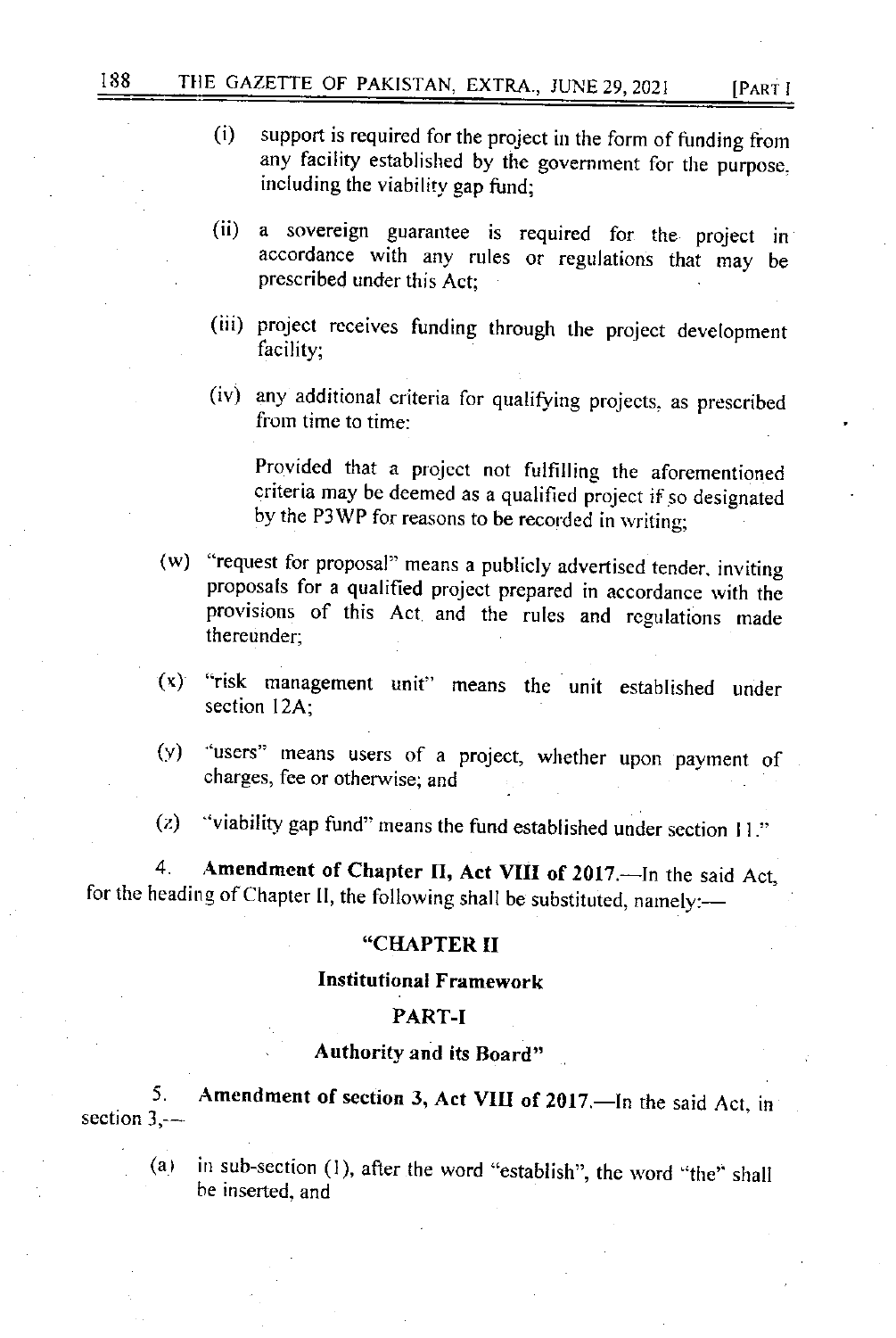(b) in sub-section (4), for the expression "Ordinance 1984 (XLVlll of 1984)" the expression "Act, 2017 (XlX of 2017)" shall be substituted.

6. Amendment of section 4, Act VIII of 2017. In the said Act, in  $section 4, -$ 

- (a) in sub-section  $(1)$ , for the word "helping", the word "facilitating" shall be substituted; and
- (b) in sub-section(2),  $-$ 
	- $(i)$  in clause (a), after the word "that", the word "qualified" shall be inserted;
	- (ii) for clauses (b) to (I), the following shall be substituted, namely:--
- "(b) ensure value for money by conducting an analysis to evaluate qualified projects in the manner prescribed;
- (c) conduct appraisal and project risk analysis for qualified projects, including with respect to legal risk and receive and take into consideration the overall fiscal risk assessment and view submitted by the risk management unit for qualified projects;
- (d) assess funding requiremens, excluding the project developnrent facility, taking into account such assessment undertaken by the risk management unit;
- (e) assess lunding requirements with respect to the project development facility:
- (f) subject to the rules and regulations made hereunder, advise, facilitate and actively support the implementing agency to devclop and structure, as needed, the qualified projects at all stages of the project cycle such as identification, planning, tendering, bidding and contract award and implementation;
- prescribe and receive fees and charges; (e)
- standardize contractual provisions and develop sector specific provisions and templates including a model public private partnership agreement for projects; (h)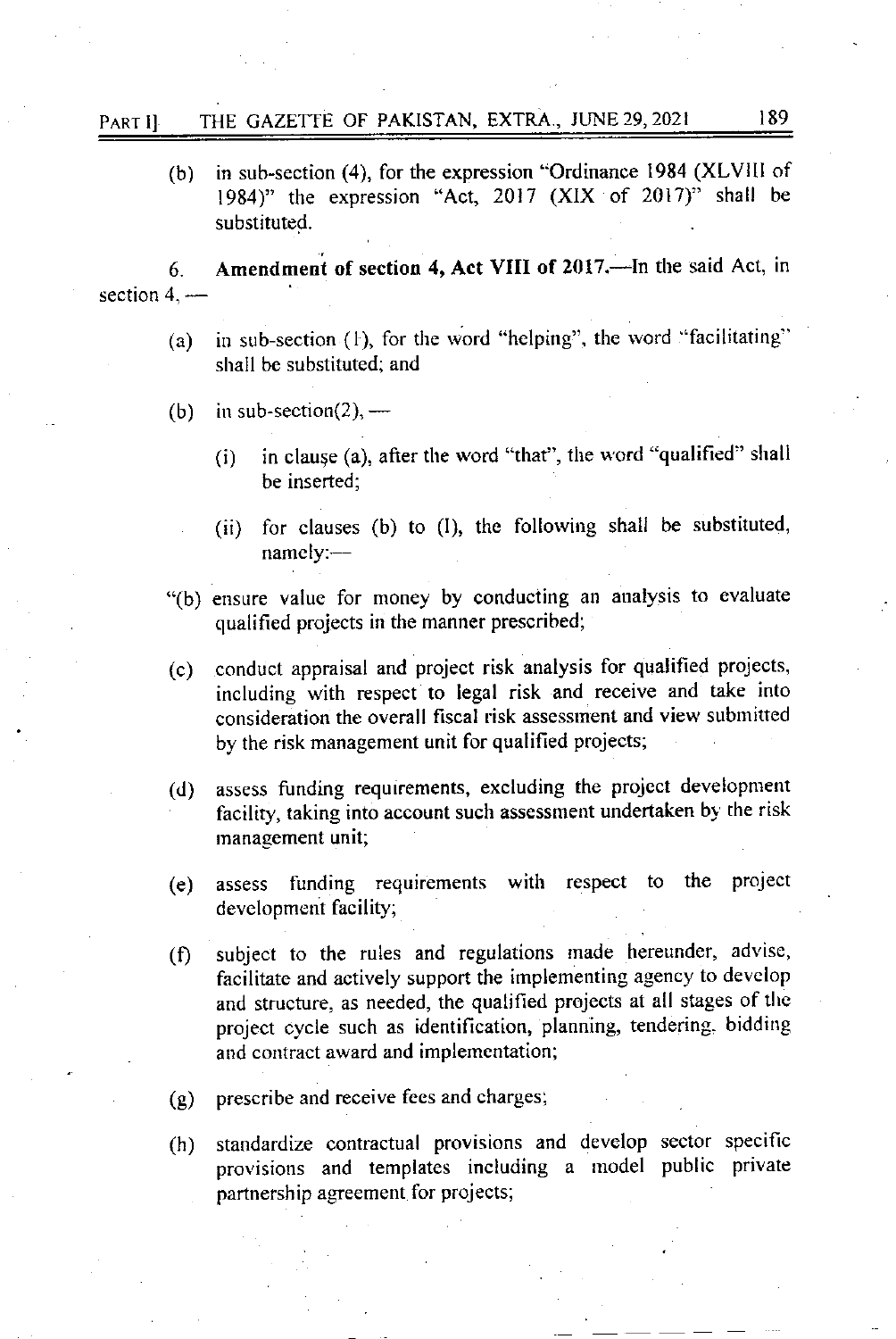| 190             |             | [PART I<br>THE GAZETTE OF PAKISTAN, EXTRA., JUNE 29, 2021.                                                                                                 |
|-----------------|-------------|------------------------------------------------------------------------------------------------------------------------------------------------------------|
|                 | (i)         | analyze and assess annuity, user-based, hybrid and other financial<br>models for qualified projects;                                                       |
|                 | (j)         | ensure that public private partnership agreements are consistent<br>with the provisions of this Act and applicable laws; and                               |
|                 | (k)         | interact, collaborate and liaise with international agencies."                                                                                             |
| section $6, -1$ | 7.          | Amendment of section 6, Act VIII of 2017. In the said Act, in                                                                                              |
|                 | (a)         | for sub-section $(1)$ , the following shall be substituted, namely:—                                                                                       |
|                 |             | "(1) There shall be a Board of Directors of the Authority<br>comprising the following, namely:-                                                            |
|                 | 1.          | Minister of the Division to which business<br>Chairperson<br>of this Act stands allocated                                                                  |
|                 | 2.          | Vice-Chairperson<br>Deputy Chairman, Planning Commission                                                                                                   |
|                 | 3.1         | Secretary, Finance Division or his nominee<br>or not below the rank of Additional Secretary<br>Member<br>or equivalent                                     |
|                 | $4^{\circ}$ | Secretary of the Division allocated with<br>business of this Act his nominee not below<br>Member<br>the rank of Additional Secretary equivalent.           |
|                 | 5.          | Member - Private Sector Development,<br>Member<br>Planning Commission                                                                                      |
|                 | 6.          | Five members from private sector to be<br>Member<br>nominated by the Federal Government                                                                    |
|                 | 7.:         | Chief Executive Officer of the Authority<br>Member/Cum-<br>Secretary";                                                                                     |
|                 | (b)         | in sub-section (2), after the word "Board", the words "or an officer<br>of the Authority authorized in this behalf by the Authority" shall be<br>inserted; |
|                 | (c)         | in sub-section $(3)$ ,—                                                                                                                                    |
|                 |             | for the words "and shall be entitled", the word "subject" shall<br>(i)                                                                                     |

be substituted; and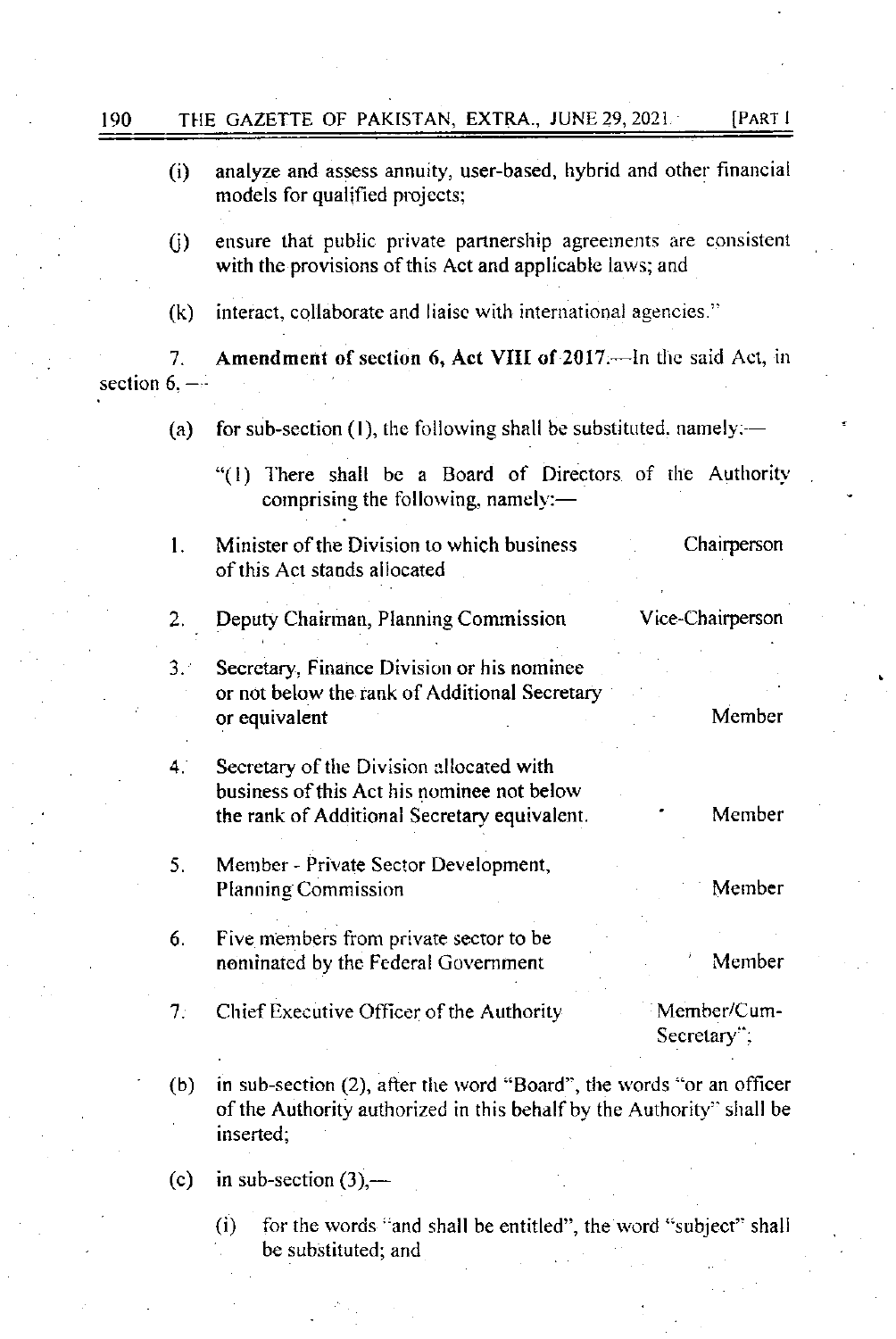- (ii) for the words "the Federal Government may prescribe", the words "may be prescribed" shall be substituted;
- (d) for sub-section (4), the following shall be substituted, namely:—
- "(4) The Board shall meet at least once in a-quarter in a meeting convened by the Chairperson, provided that the Chairperson may convene a meeting at any time as deemed necessary. The Secretary of the Board may, in accordance with the prescribed regulation, take approval of the Board through circulation among members of the Board, which shall be subsequently placed for ratification in the first Board's meeting occurring immediately after such approval.";
- (e) for sub-section (6), the following be substituted, namely:—
- "(6) The quorum for a meeting of the Board shall be five members with at least two members fiom the private sector and the member from the Finance Division and the decisions of the Board shall be made with the majority of members of the Board present. In case of a tie, the Chairperson or Vice-Chairperson, as the case may be, shall have a casting vote.":
- (f) in sub-section  $(7)$ , after the full-stop, the following shall be added, namely:-

"In respect of a Board meeting where a project proposal or matters relating to a qualified project are being considered by the Board, the Secretary of the concerned line ministry (or such nominee of the same that meets any prescribed requirements) shall be required to be present in such Board meeting as an observer to perform such roles and functions as are prescribed."; and

(g) in sub-section (8), for the words "it may prescribe", the words "may be prescribed" shall be substituted.

8. Amendment of section 7, Act VIII of 2017.—In the said Act, in section 7, –

- (a) in sub-section  $(1)$ ,—
	- $(i)$  after the words "Chief Executive Officer", the words "on the recommendation of the Board" shall be inserted;
	- , (ii) after the words "affairs of', the word "the" shall be inserted;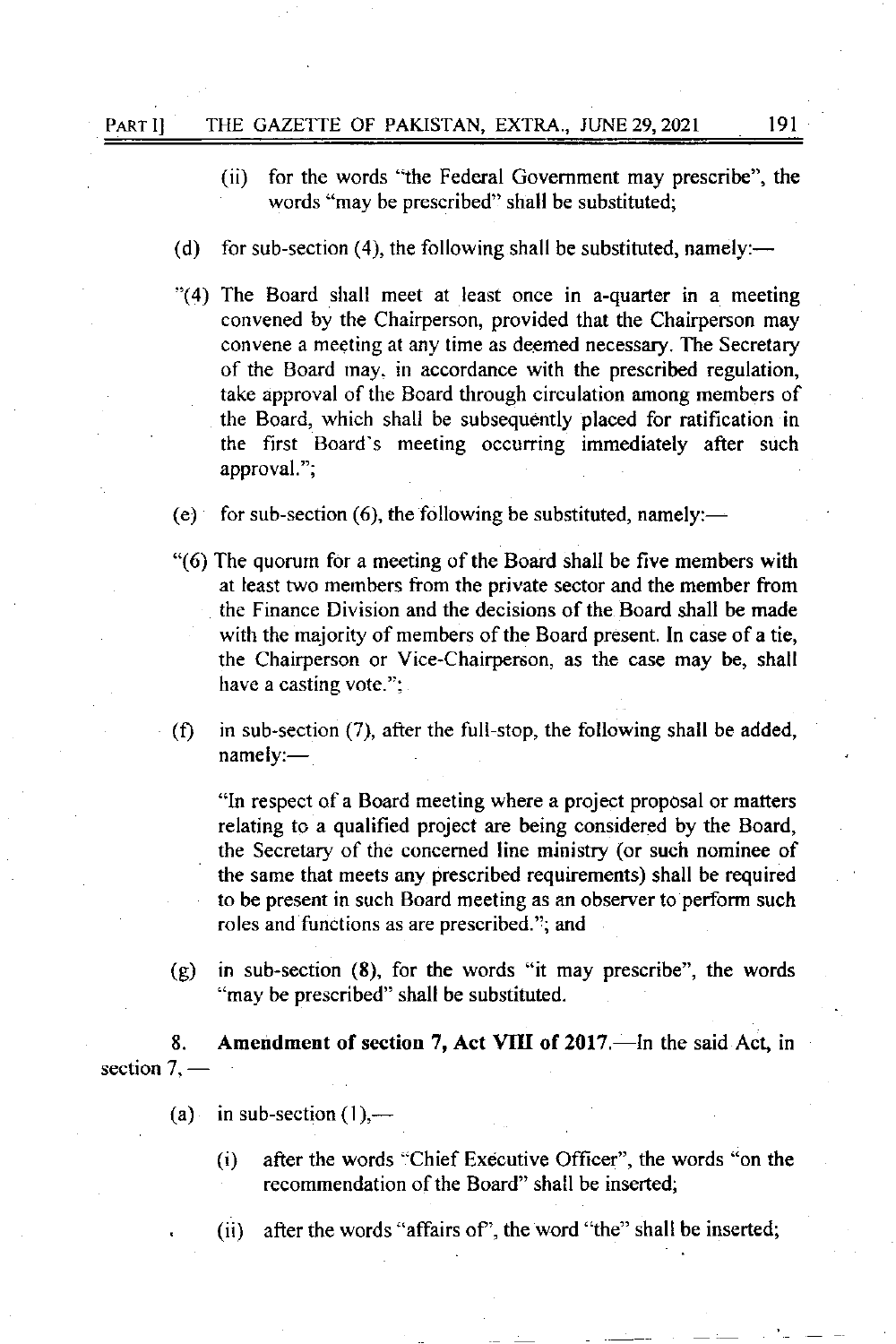- 
- (b) in sub-section (2), for the word "Ward", occurring for the second time, the word "Authority" shall be substituted;
- (c) in sub-section  $(3)$ ,-
	- $(i)$  for the expression "the Federal Government may prescribe:", the expression "may be prescribed." shall be substituted; and
	- (ii) the proviso shall be omitted;
- (d) after sub-section (3), amended as aforesaid, the following new subsection  $(4)$  shall be added, namely:-
	- "(4) The Chief Executive Officer shall be the principal"accounting officer of the Authority."

Amendment of section 8, Act VIII of 2017.-- In the said Act, in section 8, in sub-section  $(2)$ ,—

- (a) the expression "which may include," shall be omitted;
- (b) after the word "following", the word "functions" shall be inserted;
- (c) for clauses (a) to (i), the following shall be substituted, namely:—
	- "(a) monitoring, in respect of qualified projects, the implementation of public private partnership agreements, including in terms of the financial situation and the . construction of physical assets and service delivery;
	- (b) Allowing renegotiation. if necessary in respect of qualified projecs, of public private partnership agreements or contracts . to the extent prescribed;
	- (c) Considering for approval or otherwise the project proposal for a qualified project;
	- (d) Reviewing and strengthening the institutional and regulatory framework for the effective implementation and operation of the public private partnership arrangements by implementing agencies;
	- $(e)$  Approving the yearly budget of the Authority:
	- $(f)$  Establishing viability gap fund to perform such functions as may be prescribed;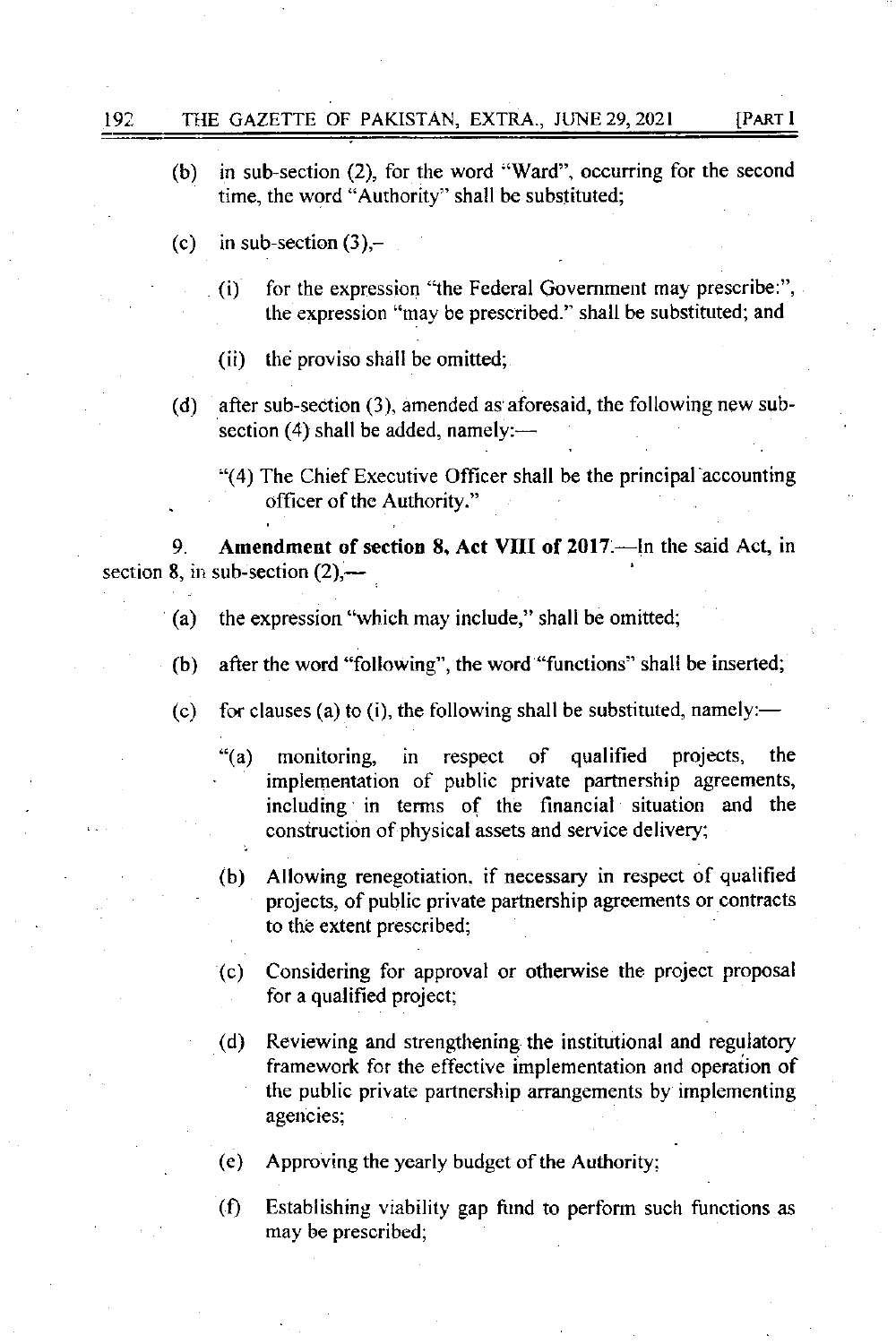- (g) Establishing project development facility to perform such functions as are prescribed;
- (h) Approving funding for support provided through the project development facility for qualified projects in the manner prescribed: and
- (i) subject to applicable laws, and as may be prescribed, establishing such other firnds, trusts, schemes, companies or facilities for the purpose of carrying out the mandate under this Act."

10. Amendment of section 9, Act VIII of 2017. In the said Act, for section 9, the following shall be substituted, namely: -

"9. Disqualification to become a member and conflict. $-(1)$  The disqualifications of certain persons to become or hold office in any corporate entity under the provisions of the Companies Act, 2017 (XlX of 2017) shall, ipso facto, apply to the members of the Board. In addition, a person shall be disqualified from acting as a member of the Board, if he-

- (a) has become physically or mentatly incapable of acting as a member of the Board;
- (b) has engaged in gross misconduct;
- (c) has been involved in corruption or malpractices;
- (d) receives any illegal gratification from a private party; or
- (e) fails to meet any other criteria as may be prescribed.
- (2) To the extent that any member of the Board has any interest, either monetary or otherwise, directly or indirectly, in any private party that is tendering for a project or that is involved in the process in any way for a qualified project, such member of the Board shall, to the extent of that project, not be eligible to participate in the following, namely:-
- any decision making of the Board; (a)
- in any discussions of the Authority or the Board; or (b)
- other relevant matters of the Authority, the Board and the relevant implementing agency. (c)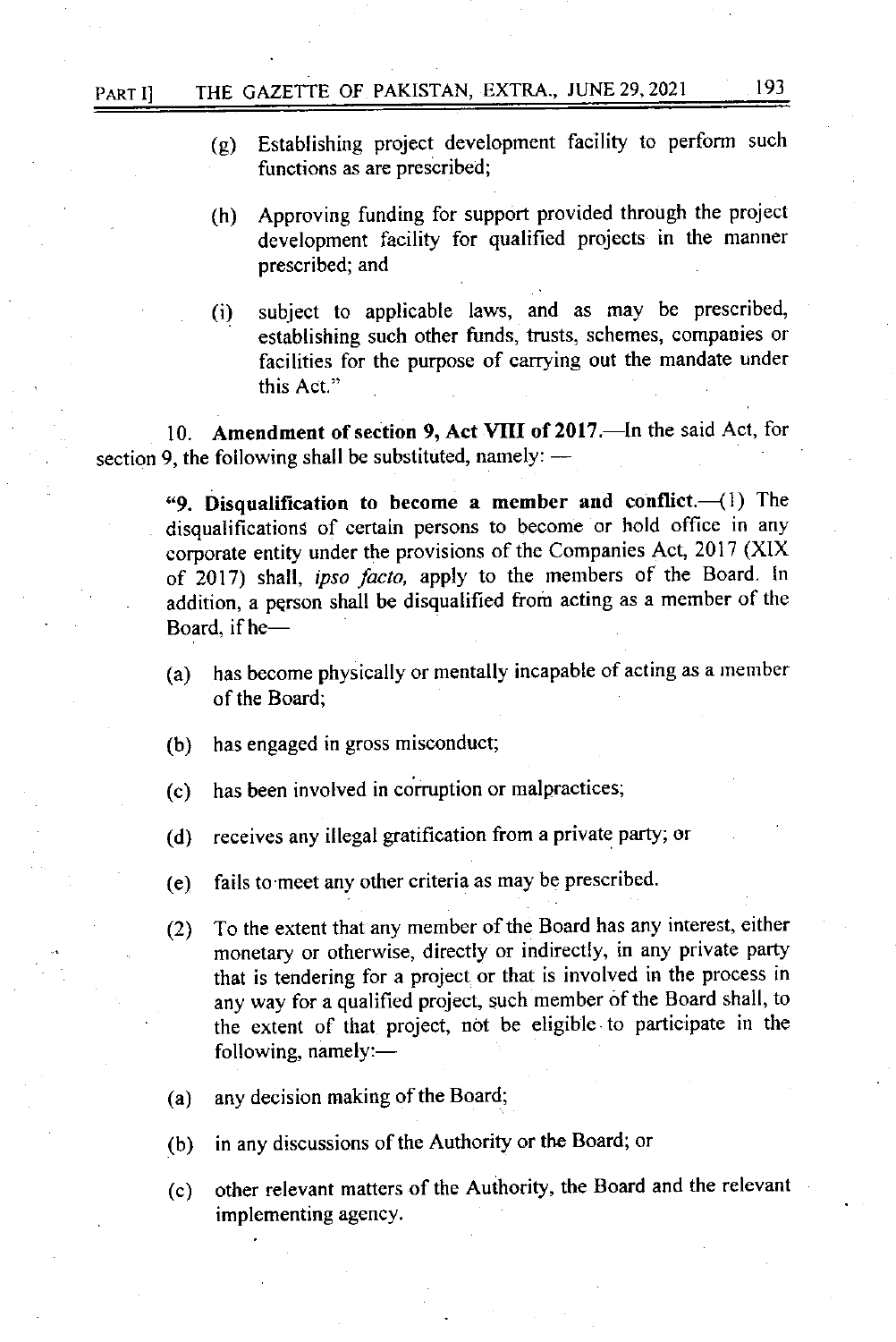9A. Accounts and audit.-(1) The Authority shall prepare its own budget in respect of each financial year and shall maintain complete and accurate books of accounts of its actual expenses in the prescribed manner.

(2) The management, operation and maintenance of the accounts of the Authority shall be done by such officers of the Authority and in such manner as may be prescribed. The accounts of the Authority shall be maintained in such forms as may be prescribed and shall be consistent with the requirements of the applicable provisions of the Constitution and laws for the time being in force.

(3) The accounts of the Authority shall be audited in the manner prescribed in accordance with the provisions of the (constitution and the laws in that behalf for the time being in force.

#### part II

# P3A Fund, Viability Gap Fund and Project Development Facility"

11. Amendment of section 10, Act VIII of 2017.-In the said Act, in section 10. -

- (a) for the heading "Fund", the heading "P3A Fund" shall be substituted;
- (b) in sub-section  $(1)$ ,---
	- (i) after the words "established  $a$ ", the words "non-lapsable" shall be inserted;
	- (ii) after the word "fund", the words "through upfront grant-in-aid in the amount to be recommended by the Board" shall be inserted;
	- (iii) for the words "Public Private Partnership Authority Fund", the words "P3A Fund" shall be substituted; and
	- (iv) the words "to meet the charges" shall be omitted;
- (c) in sub-section  $(2)$ ,—
	- (i) for the words "Fund of the Authority", the expression "P3A fund" shall be substituted;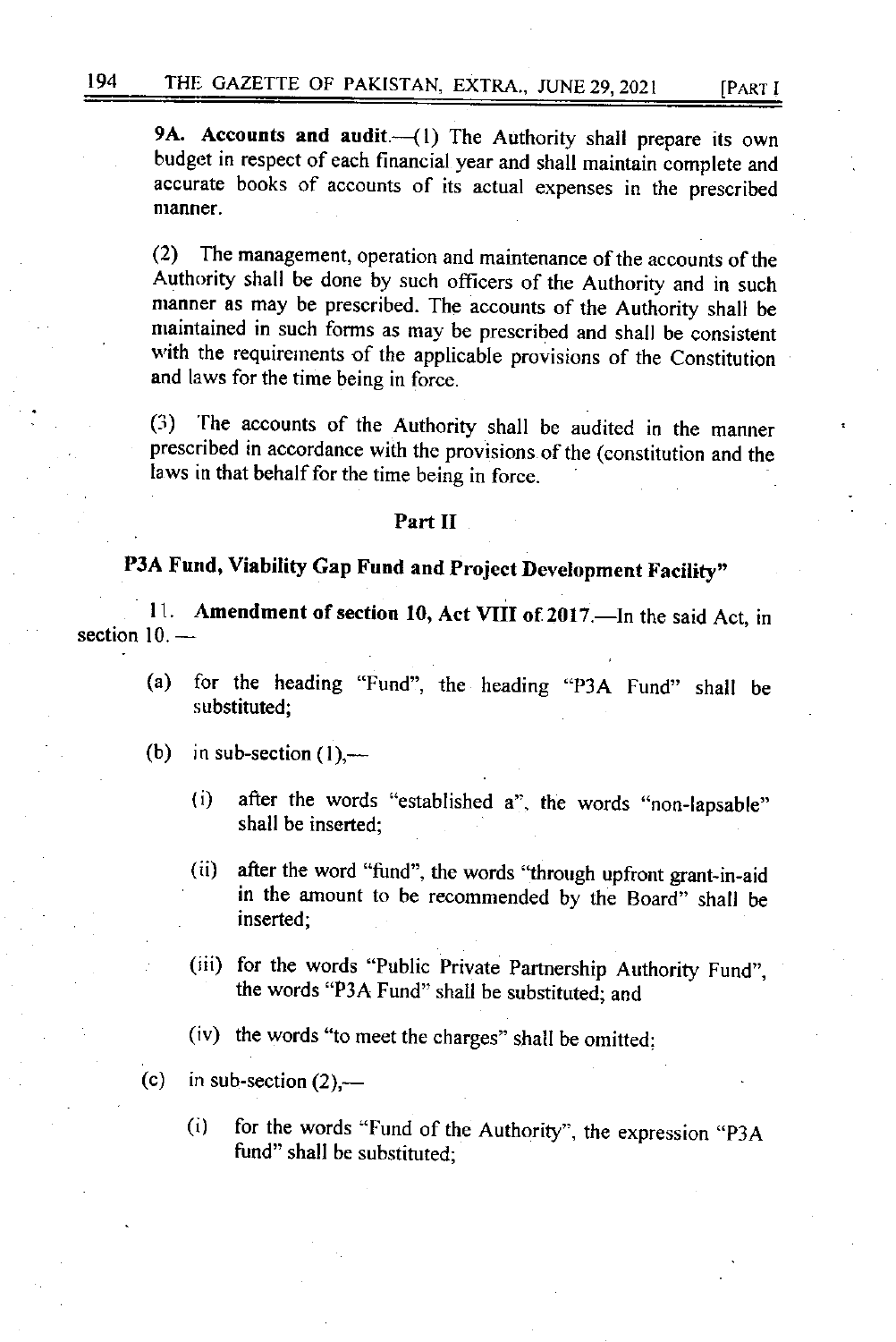- (ii) in clause (b), for the word "grants", the words "grants-in-aid" shall be substituted;
- (iii) in clause (d), the word "the" shall be omitted; and
- (iv) in clause  $(f)$ ,—
	- (A) after the word "any", the word "other" shall be inserted;
	- (B) for the words "approved by the Federal Govemmenf', the words "as may be prescribed from time to time" shall be substituted;
- (d) in sub-section  $(3)$ ,—
	- (i) for the words "Fund and accounts of the Authority", the words "P3A Fund" shall be substituted; and
	- (ii) for the words "the prescribed offices of the Authority in the prescribed manner", the words "such officers of the Authority and in such manner as may be prescribed" shall be substituted; and

(e) sub-section (4) shall be omitted.

12. Amendment of section 11, Act VIII of 2017. - In the said Act, for section 11, the following shall be substituted, namely:—

"11. Viability gap fund. $\left(\frac{1}{1}\right)$  There shall be established a non-lapsable fund through upfront grant-in-aid vested in the Authority known as the "viability gap fund" which shall be managed, controlled and administered by the Authority in the prescribed manner.

(2) The viability gap fund shall be established by an amount specified by the Board and the fund may be replenished from time to time in the prescribed manner.

(3) The viability gap fund shall be utilized, inter alia, to provide support to those qualified projects for which a feasibility study has found them to be economically or socially justified but not financially <sup>v</sup>iable."

13. Amendment of section 12, Act VIII of 2017.—In the said Act, for section 12, the following shall be substituted, namely: $-$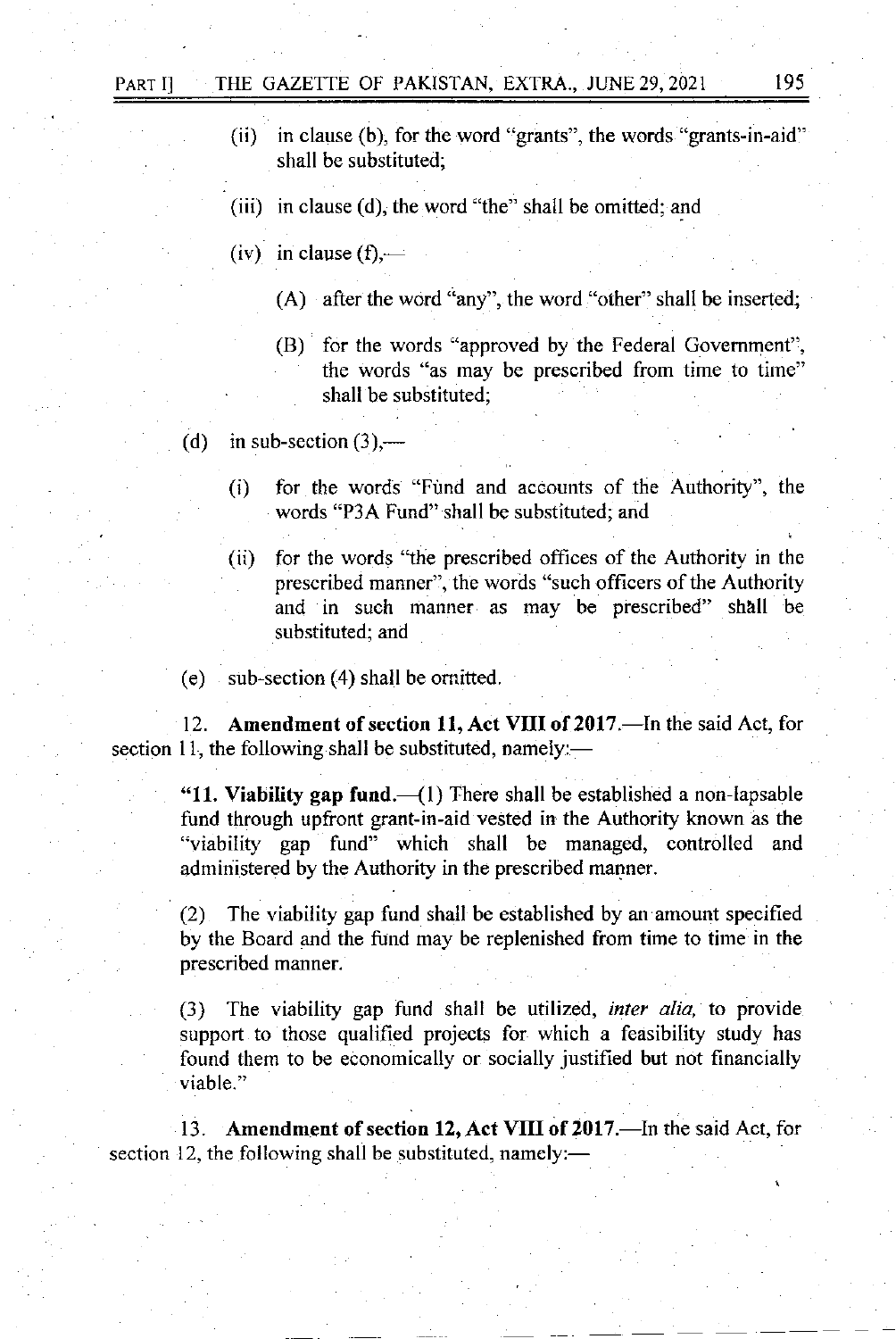"12. Project development facility. $-(1)$  There shall be established a non-lapsable facility through upfront grant-in-aid vested in the Authority known as the "project development facility" which shall be managed, controlled and administered by the Authority in the prescribed manner.

 $(2)$  The project development facility shall be a pool of funds, including contributions from international donor agencies, which shall be utilized, inter alia, to support the preparation of any proposals for qualified . pl oj ects.

(3) The project development fund shall be established by an amount specified by the Board and the fund may be replenished from time to time in the prescribed manner."

14. Amendment of Chapter III, Act VIII of 2017.—In the said Act, for the title of CHAPTER III the following shall be substituted, namely:-

### "CHAPTER III

### Part I

### Risk Management Unit

12A. Risk management unit. $-(1)$  There shall be established a risk than, ran, a denote the shall be managed, controllod and administered by the Finance Division of the Federal Government in the manner prescribed.

 $(2)$  The risk management unit shall be responsible for fiscal oversight and for evaluation of fiscal and contingent tiability exposure for all qualified projects. The evaluation shall be required to be undertaken as may be determined by Finance Division in consultation with the Authority.

(3) In respect of any project that is not a qualified project, each implementing agency shall provide the risk management unit all such information about such project as may be prescribed by the Authority in consultation with the Finance Division.

#### "PART II

### Implementing Agencies"

l5 section  $13, -$ Amendment of section 13, Act VIII of 2017.-In the said Act, in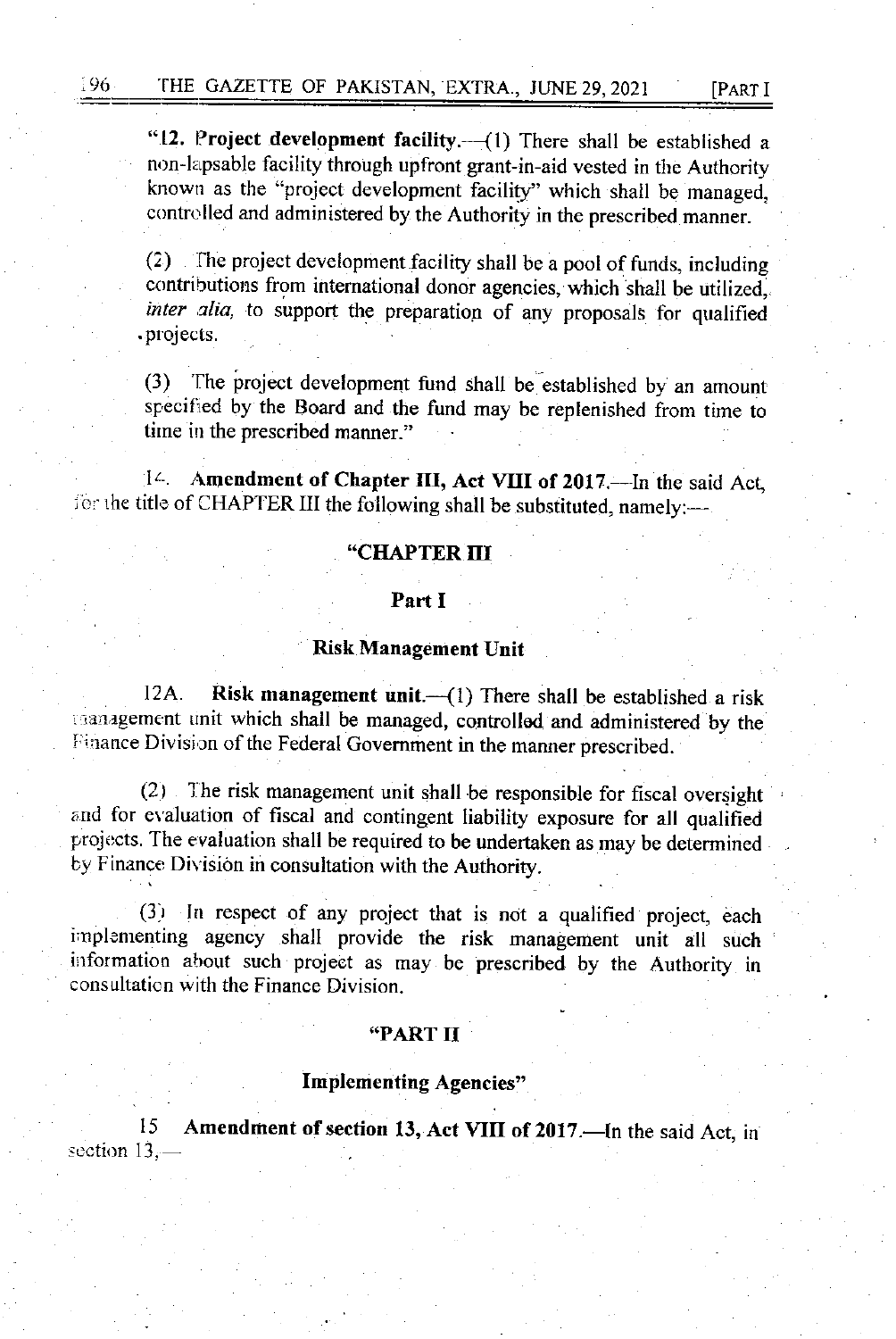|              | "Responsibility" shall be substituted;                                                                                                                         |
|--------------|----------------------------------------------------------------------------------------------------------------------------------------------------------------|
|              | (b) in sub-section $(1)$ ,—                                                                                                                                    |
|              | for the words "implementing Agency", the words<br>(i)<br>"implementing agency" shall be substituted;                                                           |
|              | (ii) ' for the word "Project", the words "qualified project" shall be<br>substituted; and                                                                      |
|              | (iii) after the word "prescribed", the words "by rules or<br>regulations under this Act" shall be inserted; and                                                |
| (c)          | for sub-section (2), the following shall be substituted, namely: $-$                                                                                           |
| this $Act$ — | "(2) Without prejudice to the generality of sub-section (1) in respect of<br>qualified projects, the implementing agency shall, inter alia, for the purpose of |
|              | (a) identify, conceptualize and develop the project and, in case of a<br>project that is not a qualified project, appraise the same;                           |

(a) in the heading, for the word "Responsibilities", the word

- (b) undertake or cause to be undertaken a feasibility study for <sup>a</sup> project;
- (c) develop and issue or cause to be developed and issued a request for proposal including draft of the public private partnership agreement;
- (d) if deemed necessary or appropriate by the implementing agency, develop and submit to the Authority a project concept proposal for the P3WP's approval or othenvise, prior to developing and submitting the project qualification proposal for approval to the Authority, provided, that it shall not be a requirement to submit a project concept proposal before submitting the project qualification proposal for approval to the Authority;
- (e) solicit approval for a project and its related project qualification proposal from P3W?, in the manner prescribed and, subsequent to receipt of approval, undertake the required steps in accordance with Chapter III of this Act and the rules and regulations made thereunder;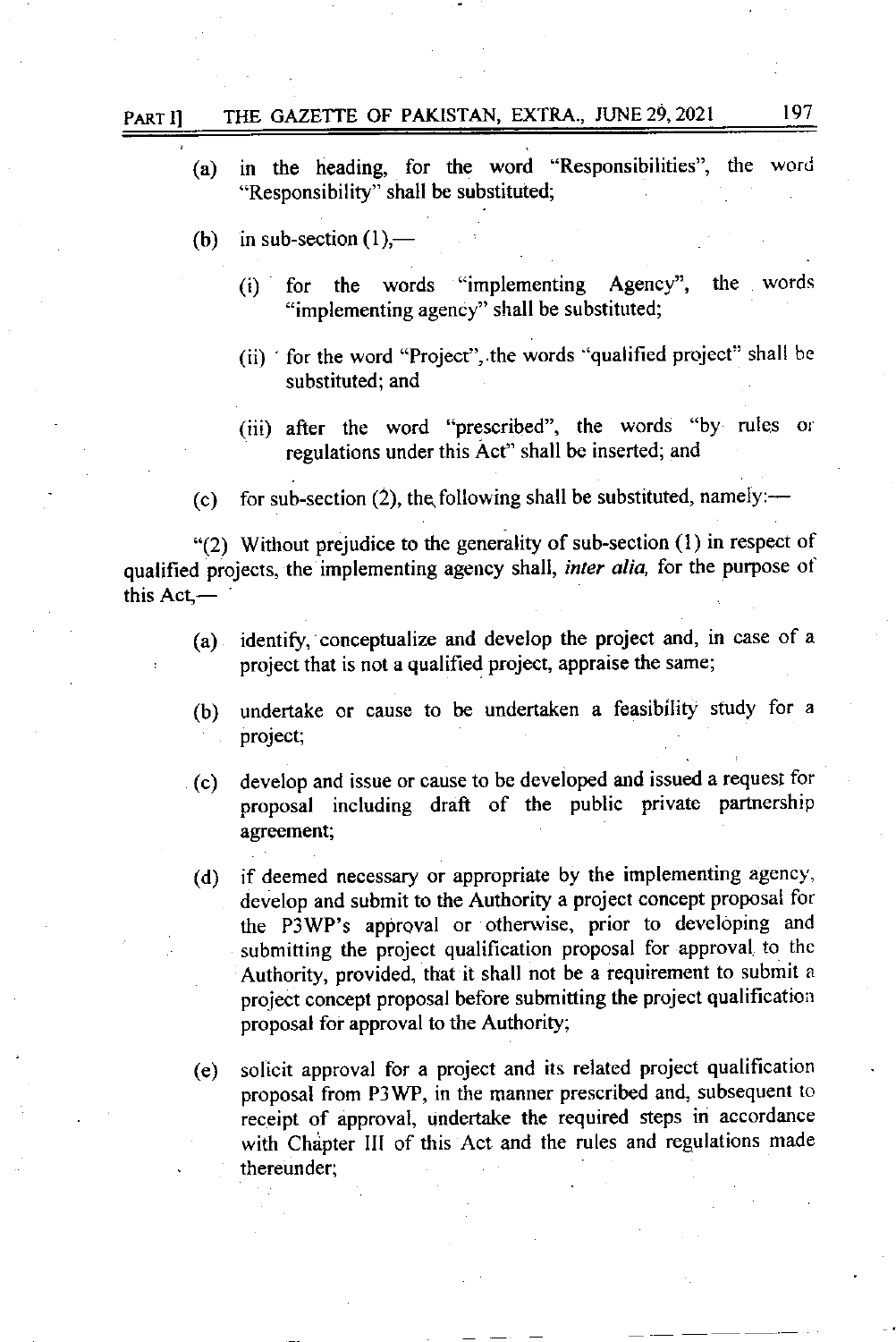- $(f)$  subject to requisite approvals, procure and conduct competitive bidding for a project in accordance with the provisions of this Act and the rules and regulations made hereunder;
- $(g)$  monitor and implement the project in accordance with the public private partnership agreement; and
- (h) provide such information ro the Authority as may be prescribed from time to time in respect of projects of the implementing ageucv, whether qualified or not qualified.

### PART III

# PUBLIC PRIVATE PARTNERSHIP (P3) WORKING PARTY (P3WP)

13A. P3WP. $-(1)$  There shall be established a 'Public Private Partnership Working Party' to be called the "P3WP" comprising such members as may be prescribed by rules under this Act.

(2) The quorum requirements, manner of conduct of the P3WP meetings and the eligibility requirements to be a member of the P3 WP shall be, in each case, as are prescribed from time to time.

- (3) The P3WP shall be responsible for  $-$
- $(a)$  granting approval of the project concept proposal submitted to it by the Authority;
- (b) granting approval of the project qualification proposal submitted to it by the Authority; and
- $(c)$  performing such other functions as may be prescribed from time to time.

(4) Subject to the rules and regulations prescribed under this Acr, the P3WP may, for carrying out its functions, constitute such committees, from time to time and delegate its powers, as may be considered appropriate.

### **CHAPTER IV**

# Approvals and Process Flow For Qualified Projects"

16. Amendment of section 14, Act VIII of 2017 - In the said Act, for section 14, the following shall be substituted, namely:-

"14. Approval of qualified projects and related matters. $-(1)$  For all qualified projects, subject to the rules and regulations made under

**IPART I**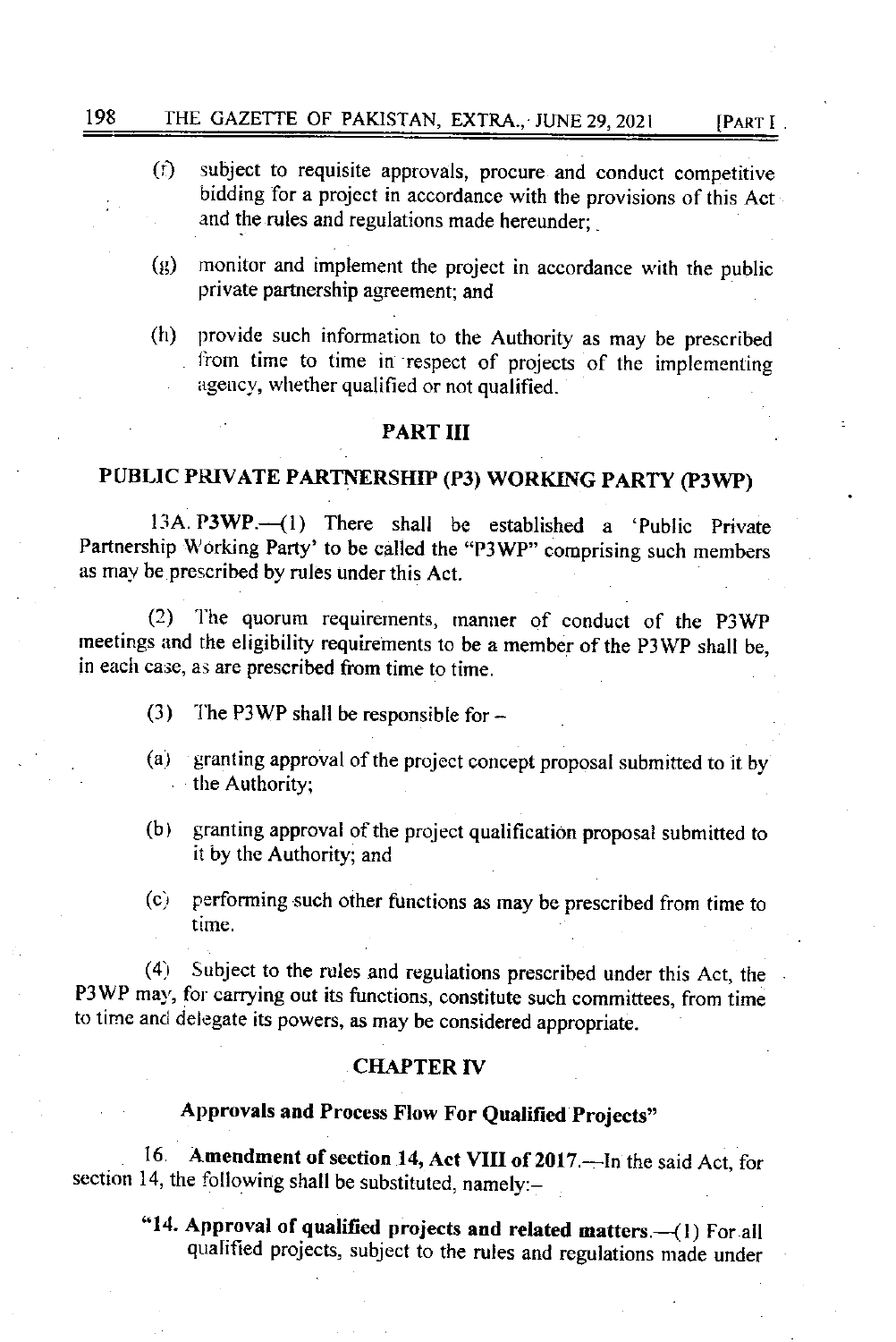this Act, the following approvals shall be required prior to the execution of the public private partnership agreement by the implementing agency, namely: $\leftarrow$ 

- (a) the project qualification proposal shall require approval of the P3WP;
- (b) approval of the project by the risk management unit in accordance with section 12A;
- the project proposal shall require approval of the Board; (c)
- in the event the qualified project meets certain prescribed criteria, the project proposaI shall also require approval of ECNEC; and (d)
- $(e)$  any other approvals as may be prescribed from time to time.
- (2) During any stage of the process leading to the execution of the public private partnership agreement, in the event there is <sup>a</sup> deviation from any of the terms of the proposals or documents approved in terms of sub-section (l) or from any conditions that the approving entity may have placed in respect of the qualified project, the implementing agency shall be required to re-obtain such approvals as may be prescribed.
- (3) The process flow for approvals, bidding and contract award shall be as may be prescribed from time to time,"

17. Insertion of new section 14 A, Act VIII of 2017.—In the said Act, for the heading of the existing Chapter IV, the following shall be substituted, namely:-

#### .CIIAPTER V

### Legal and Contractual Framework

14A. Private sector participation.— $(1)$  Notwithstanding anything to the contrary contained in any other laws for the time being in force, the implementing agencies shall be authorized to seek participation from the private sector in appropriate projects in accordance with this Act.

(2) Subject to the provisions of this Act and the rules and regulations made thereunder, the implementing agencies shall be fully empowered to enter into public private partnership agreements and arrangements with private parties under mutually agreed terms and conditions in one or several projects and may provide project support to private parties on such conditions as deemed mutually fit for the purposes of such projects.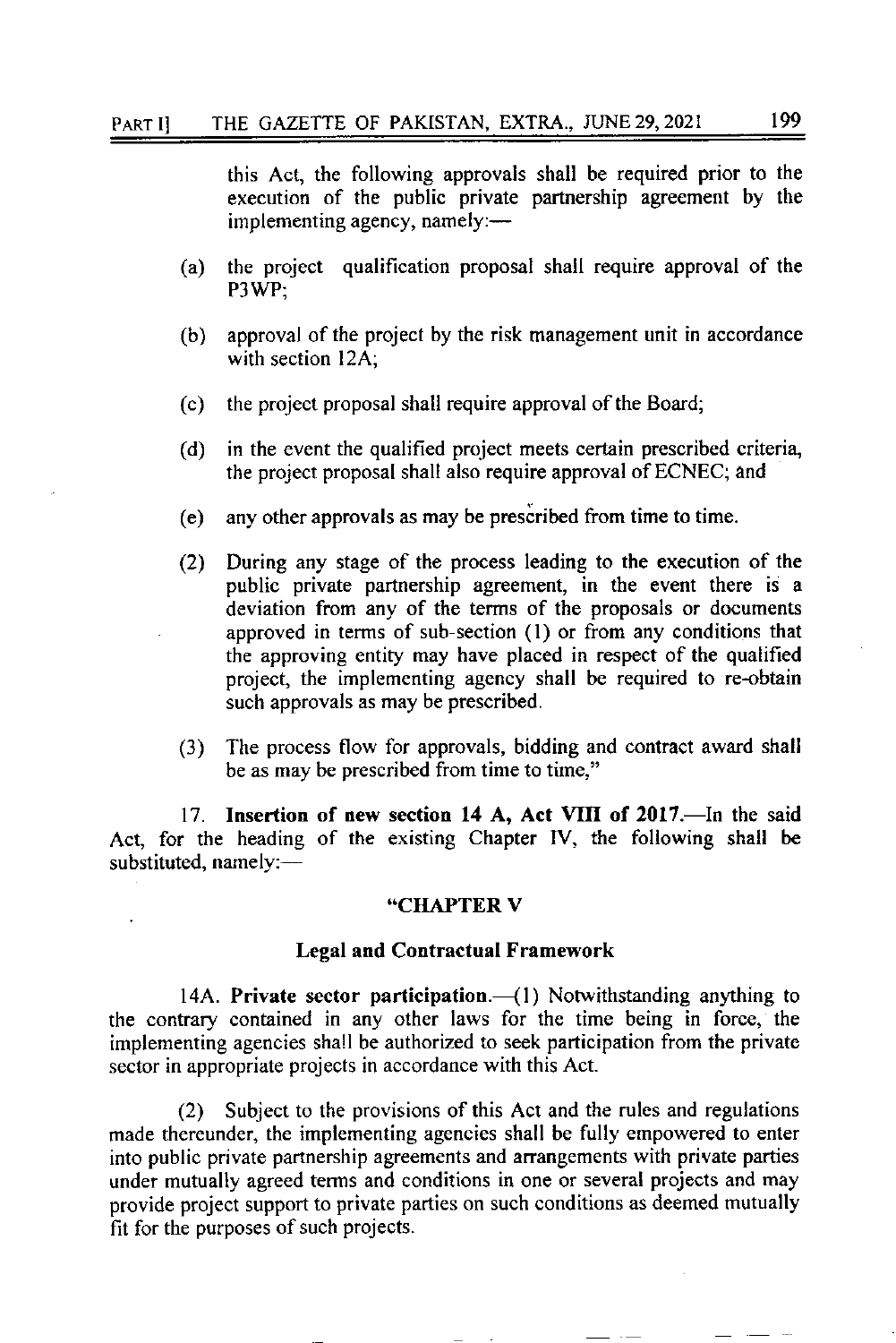(3) The implementing agencies shall be competent to pay any fees for services performed by private parties under duly authorized public private partnership agreements.

(4) A private party may submit a proposal for a project on an unsolicited basis to the Authority or an implementing agency in the manner meeting such requirements as prescribed, which shall be subject to the procurenlent procedures prescribed from time to time.

18. Amendment of section 15, Act VIII of 2017.—In the said Act, in section 15 -

- (a) in sub-section (l), after the word "agreement", the words "relating to projects" shall be inserted; and
- (b) for sub-section (2), the following shall be substituted, namely:—
- "(2) Unless otherwise provided in the public private partnership agreement, every agreement shall be governed, construed and interpreted in accordance with the laws of Pakistan."
- (c) sub-section (3) shall be omitted

19. Amendment of section 16, Act VIII of 2017.—In the said Act, in section 16,--

- (a) in sub-section  $(1)$ ,—
	- (i) afier the words 'implementation of the", the word "qualified" shall be inserted;
	- (ii) after the first comma, the expression "unless othenvise approved by the Board," shall be inserted;
	- (iii) after the words "a company as", the word "a" shall be inserted;
	- (iv) after the words "undertake the", the word "qualified" shall be inserted; and
	- $(v)$  after the second occurrence of the word "project", the expression "in accordance with the rules and regulations prescribed under this act" shall be inserted;
- (b) in sub-section  $(2)$ , for the word "project", the words "qualified project" shall be substituted;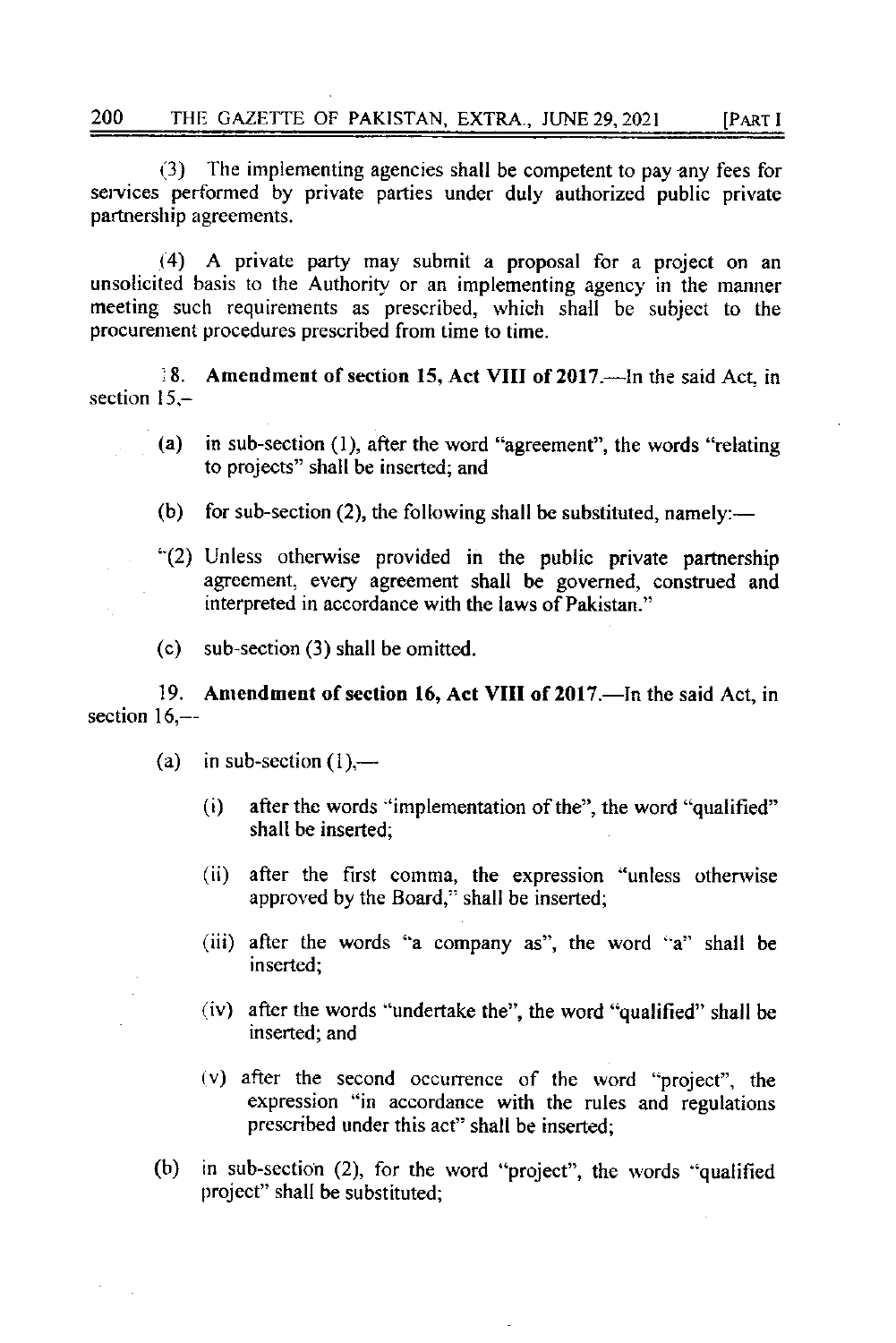- (c) after sub-section (2), amended as aforesaid the following subsection  $(3)$  shall be added, namely:-
- "(3) Subject to.laws applicable to the implementing agency, the implementing agency and a private party may, in respect.of projects that are not qualified projects, enter into any contractual relationship that is capable of providing value for money and affordability for the implementing agency and the users of the project."

20. Amendment of section 17, Act VIII of 2017.—In the said Act, in section  $17,$ —

- (a) after the word "rules", the words "and regulations" shall be inserted;
- (b) for the word "an", the word "the" shall be substituted;
- (c) In the proviso to clause (a), for the word "the" occurring for the first time, the word "any" shall be substituted;
- (d) in clause (b), after the word "agreement", the expression "and as provided in the said agreement" shall be inserted;
- (e) in clause  $(c)$ ,—
	- (i) for the word "Projecf', the word "project" shall be substituted;
	- (ii) after the word "project", occurring for the second time, the expression "as provided in the public private partnership agreement shall be inserted; and
	- (iii) after the semi-colon, the word "and" shall be inserted;
- (f) in clause  $(d)$ ,—
	- $(i)$  after the word "project" the expression "after obtaining such approvals as may be prescribed by the Authority in this regard" shall be inserted;
	- $(ii)$  for the semi-colon, a full stop shall be substituted;
	- (iii) the word "or" shall be omitted; and
- (g) clause (e) shall be omitted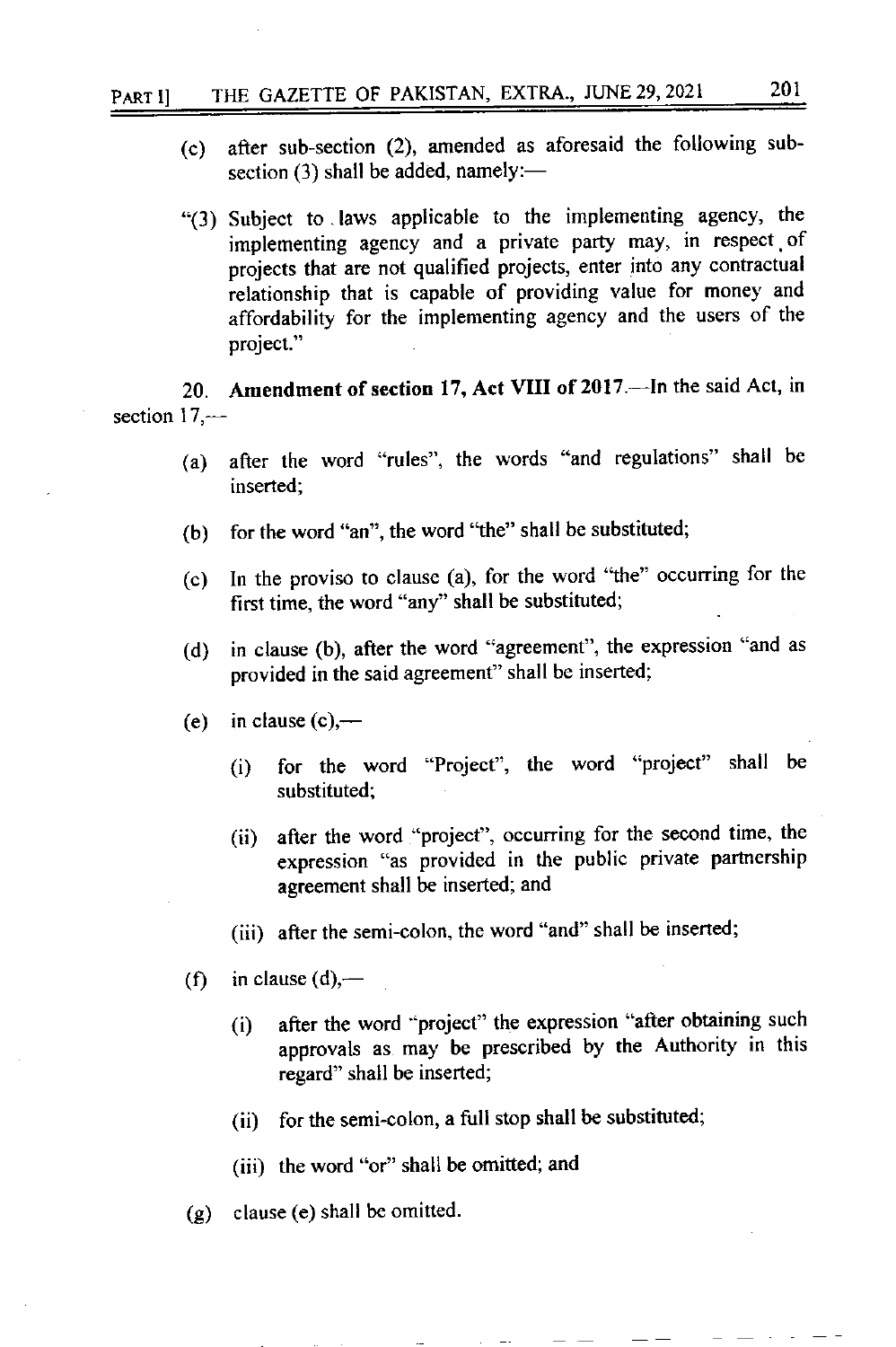21. Substitution of section 18, Act VIII of 2017.—In the said Act, for section 18, the following shall be substituted, namely:-

"18. Settlement of disputes.-(1) All disputes arising between an implementing agency and a private party shall be decided in accordance with the terms and conditions of the public private partnership agreement:

Provided that the Federal Government may, subject to such conditions as it'may deem appropriate to prescribe, including with respect to any time limit. require that the private party submit its claim before the relevant domestic courts or administrative bodies in order to exhaust domestic remedies before seeking recourse to intemational arbitration:

Provided further that the aforesaid requirement shall be applicable only to public private partnership agreements executed after the Federal Govemment has prescribed the requirement.

- (2) Dispute may also be referred to the Authority to facilitate their resolution and settlement by mediation. Recourse to such mediation be governed by prescribed rules or regulations.
- (3) Neither the private or its agents, its contractor or sub-contractors, shall stop, impede, suspend, either in whole or in part, or cause the suspension of or otherwise delay the provision of, the service to the users account of pendency of any dispute under public private partnership agreement.
- 22. Substitution of section 19, Act VIII of  $2017$ . In the said Act, -
- (a) for the existing heading "CHAPTER V" the heading "CHAPTER VI" shall be substituted; and
- (b) for section 19, the following section shall be substituted,  $namely:$
- "19. Negotiation of the agreement.—The implementing agency shall, after all applicable approvals have been obtained in accordance with section 17 invite the successful private party bidder for negotiation of the public private pannership agreement on such terms and conditions as may be prescribed from time to time."

23. Substitution of section 20, Act VIII of 2017.—In the said Act, for section 20, the following shall be substituted, namely:-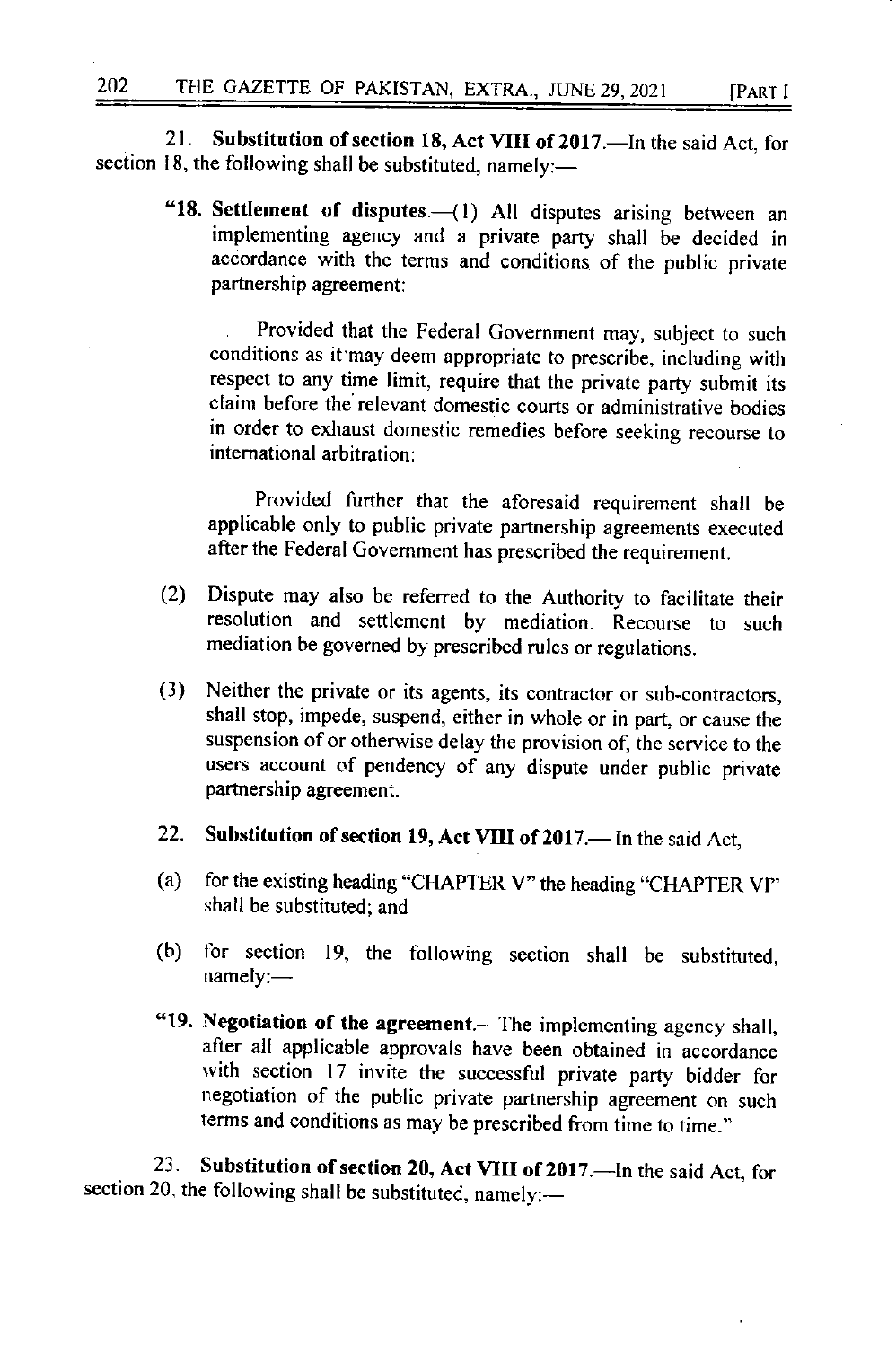"20. Negotiated procurement of project.-Subject to the rules and regulations prescribed under this Act, an implementing agency may enter into a negotiated procurement of a project in case the Federal Government authorizes such an exception, for reasons to be recorded in writing, in the public interest."

24. Amendment of section 21, Act VIII of 2017.— In the said Act, in section 21,-

- (a) after the expression immovable properties", the word "the" shall be inserted:
- (b) after the first occurrence of the word "party", the words "or the implementing agency" shall be inserted;
- (c) after the second occurence of the words "partnership agreement", the words "as provided for in the said agreement" shall be inserted;
- (d) in the first proviso,  $-$ 
	- (i) the word "however" shall be omitted;
	- (ii) after the word "that" the expression "in respect of a qualified project," shall be inserted;
	- (iii) after the word "prior" the words "consent and" shall be inserted;
	- (iv) after the words "approval of the", the words "implementing agency and the" shall be inserted; and
	- (v) after the word "Board" the words "or except as may have been approved as part of the project proposal" shall be inserted;
- (e) in the second proviso,  $-$ 
	- $(i)$  after the word "after", the word "the" shall be inserted; and
	- (ii) after the word "agency", the words "or the private party" shall be inserted; and
- $(f)$  sub-section (2) shall be omitted.

25. Amendment of section 22, Act VIII of 2017.—In the said Act, in section 22, –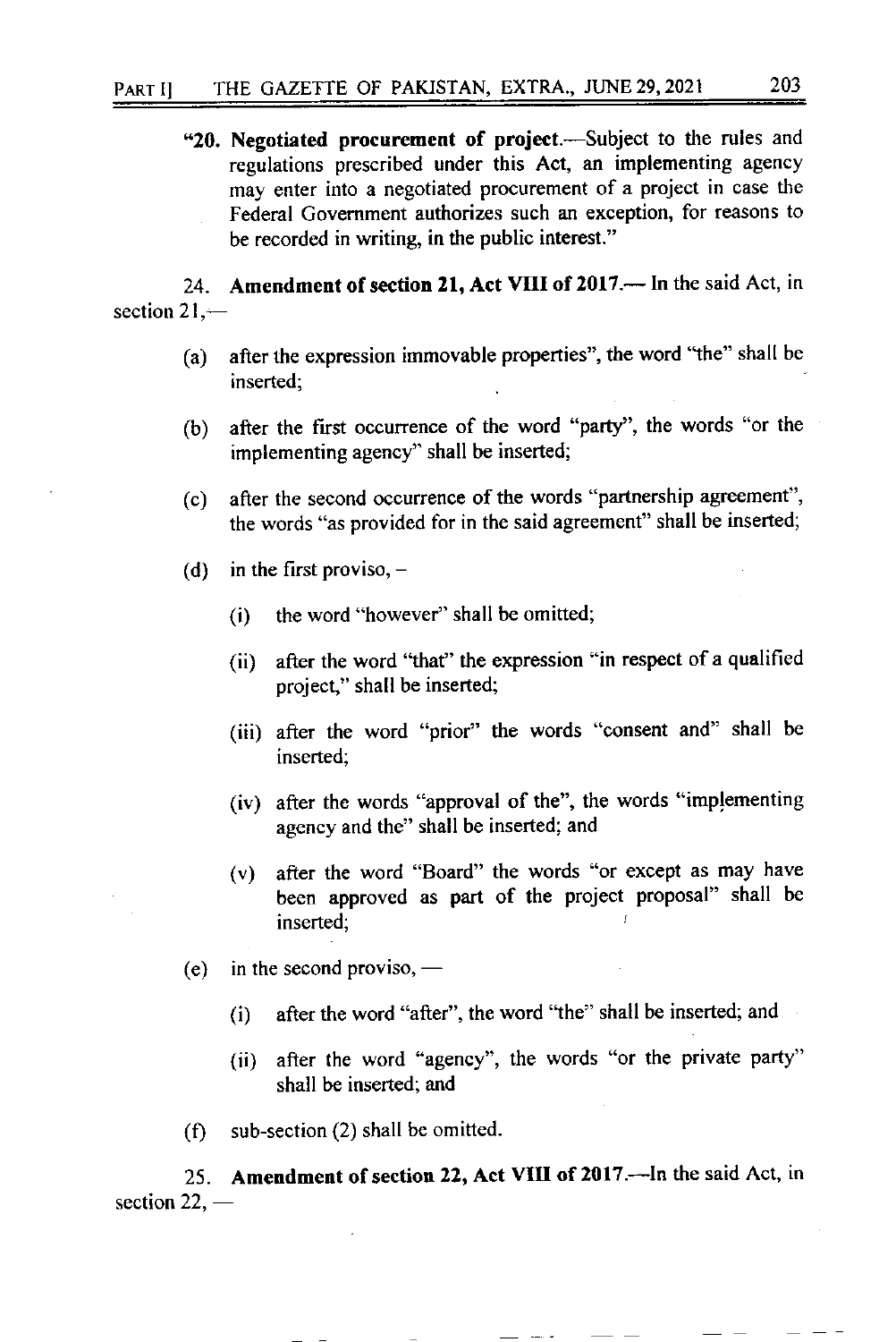- (a) for the existing heading "CHAPTER VI" the heading "CHAPTER VIl" shall be substituted; and
- (b) after the words "The Federal Govemment", the expression 'the Authority, the Board" shall be inserted.

26. Amendment of Section 23, Act VIII of 2017. In the said Act, in section  $23$  —

- (a) for the words "a sum", the words "any sums" shall be substituted; and
- $(b)$  the words "as if the sum is recoverable" shall be omitted.

27. Substitution of section 25, Act VIII of 2017.—In the said Act, for section 25, the following shall be substituted, namely:-

- "25. Power to make rules.—The Federal Government may, by notification in the Gazette and with the recommendation of the Board. make rules for carrying out the purposes of, this Act.
- "25A. Power to make regulations.—Subject to this Act and the rules made thereunder, the Board may make regulations for carrying out purposes of this Act".

28. section  $26$ ,-Amendment of section 26, Act VIII of 2017.--- In the said Act, in

(a) for the word "suit", the word "suits", shall be substituted;

- (b) the word "intended" shall be omitted; and
- (c) after the word "rules", the words "or rcgulations" shall be inserted.

**29.** section  $28-$ Amendment of section 28, Act VIII of 2017. - in the said Act, in

- (a) after the word "agreements", the words "for qualified projects" shall be inserted; and
- (b) after the words "progress on", the words "qualified" shall be irrserted.

30. Addition of section 29, Act VIII of 2017.-- In the said Act, after section 28. amended as aforesaid, the following new section 29 shall be added, namely:-